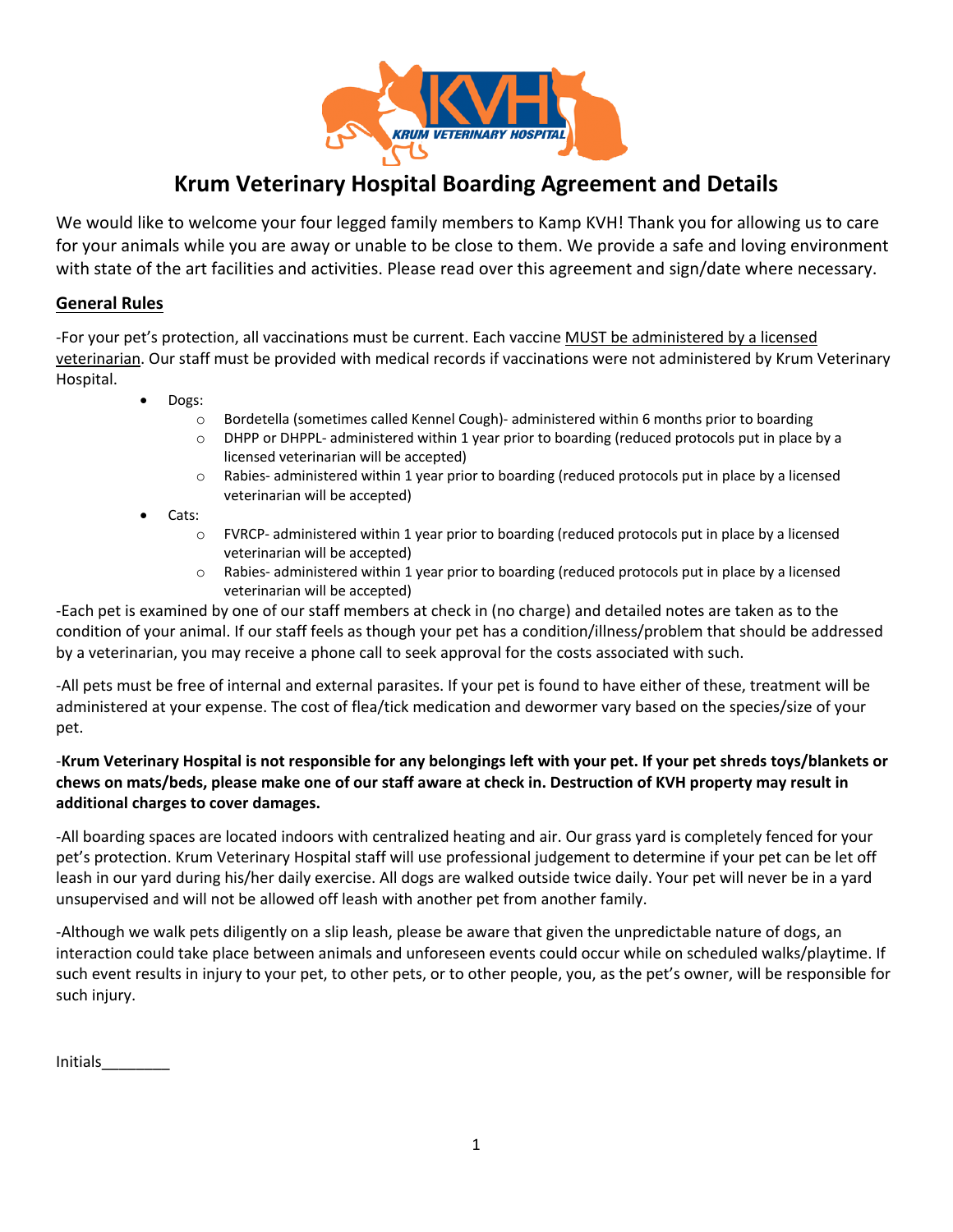

-Pet food provided by Krum Veterinary Hospital is Purina EN Sensitive Stomach. If you prefer to bring your pet's own food, please bring food portioned and labeled. Do not bring entire bags of dog or cat food to be left during their stay.

-All pets will have fresh water available at all times.

-All boarding spaces are cleaned and sanitized each day. Pets are provided fresh/clean bedding as necessary. If you would like to bring bedding from home, please be sure it is labeled in some way.

-Female dogs that are in estrus (in heat) are not allowed to board at Krum Veterinary Hospital. If we find that your dog comes into heat while in our care, she will be moved to our isolation ward. Extra fees apply. Under no circumstance will Krum Veterinary Hospital be responsible or liable if your female becomes pregnant while boarded.

-Krum Veterinary Hospital reserves the right to immediately change your pet's boarding space if we believe it is necessary to protect the health and well-being of your pet and/or our staff

-**Check in time is by or before 4PM**. Check out time is 2PM, Monday-Friday. If you are picking your pet up after 2PM, you will be charged a half day of boarding in the space your pet is occupying. **Sunday pick up is available between 5 and 6 PM. Prepayment is required at drop off. Please ring the bell at the front door when picking up on Sunday. Charges will be the same for Sunday pickups or Monday pickups.** 

-Prior arrangements must be made for pets to board together in the same space. (See **Spaces/Rates** for weight limits and pricing) Please understand that Krum Veterinary Hospital reserves the right to separate your pets at any time during their stay if we feel it is unsafe.

-We require that emergency contact information be left with Krum Veterinary Hospital staff for your pet's stay. If we are unable to reach you or your emergency contacts during an emergency, we will reference your pet's "Emergency Protocol" that is discussed at each check in and documented on your pet's boarding paperwork.

-You release, indemnify, and agree to hold Krum Veterinary Hospital harmless from any and all manner of damages, claims, loss, liabilities, cost or expense, cause of actions or suits, whatsoever in law or equity, (including without limitation attorney's fees and related costs) arising out of or related to the services provided by Krum Veterinary Hospital, including transportation services, except which may arise from sole negligence or intentional and willful misconduct including without limitation, (I) inaccuracy in any statement made by yourself or information provided by you to Krum Veterinary Hospital, (II) your pet, including but not limited to destruction of property, dog bites, injury, and transmission of disease, and (III) any action by yourself which is in breach of the terms and conditions of this agreement.

-Any controversy or claim arising out of or relating to this contract or the breach thereof or as the result of any claim or controversy involving the alleged negligence by any party to this contract shall be settled by arbitration in accordance with the rules of the American Arbitration Association and judgement upon the award rendered by an arbitrator may be entered in any court having jurisdiction thereof. The arbitrator shall as a part of his award determine an award to the prevailing party of the costs of such arbitration and reasonable attorney's fees of the prevailing party.

-Any pet left at Krum Veterinary Hospital for a period of 7 days beyond the scheduled period for which services are contracted will be considered abandoned and necessary steps will be taken to turn the animal over to the proper authorities.

Initials\_\_\_\_\_\_\_\_